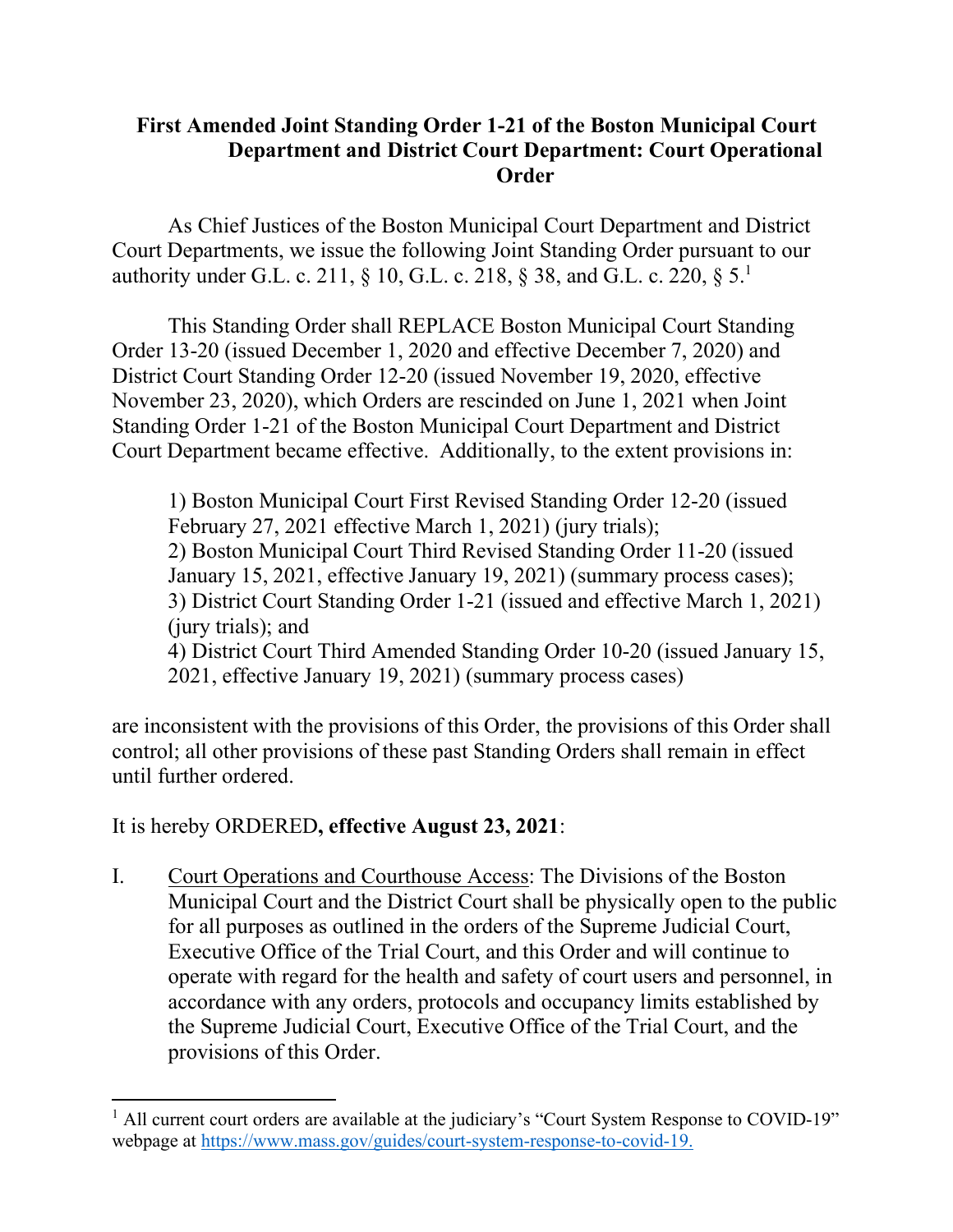- II. In-person Events: Upon the effective date of this Order, the following events shall proceed in-person:
	- A. Arraignments;
	- B. Hearings on motions to revoke bail or conditions of release;
	- C. Hearings on motions for pretrial detention pursuant to G.L. c. 276, § 58A;
	- D. Warrant removal hearings;
	- E. Hearings on motions for return of bail;
	- F. Probation matters, including probation detention hearings, and probation violation hearings;
	- G. Plea or admission hearings;
	- H. Evidentiary motions and probable cause hearings in criminal cases;
	- I. Criminal bench trials, unless the parties and the trial judge all agree to conduct the trial virtually pursuant to the SJC's Seventh Updated Order;
	- J. Hearings and evaluations pursuant to G.L. c. 123, but judges may conduct such hearings virtually sua sponte or at the request of a party so long as consistent with constitutional rights;
	- K. Ex parte and two party hearings (i.e., hearings after notice) for protection order hearings pursuant to G.L. c. 209A (abuse prevention orders), G.L. c. 258E (harassment prevention orders) and G.L. c. 140 (extreme risk protection orders);
	- L. Civil bench trials, unless the parties and the trial judge all agree to conduct the trial virtually pursuant to the SJC's Seventh Updated Order;
	- M. Summary process trials;
	- N. Supplementary process hearings;
	- O. Petitions to seal records pursuant to G.L. c. 276, § 100C, and to expunge records pursuant to G.L. c. 276, §§ 100G, 100H, and 100K;
	- P. Appellate Division hearings, unless the presiding justice orders the matter be heard virtually.

First justices and clerk-magistrates shall confer to coordinate the staggered scheduling of in-person matters. If the number of persons who appear for inperson events as outlined above exceed courthouse occupancy limits set by the Trial Court, the First Justice may order that matters scheduled to take place in person be conducted virtually so long as consistent with constitutional rights. Matters that are required to be heard in-person pursuant to this section but which, as of the date of the promulgation of this order, have already been scheduled to be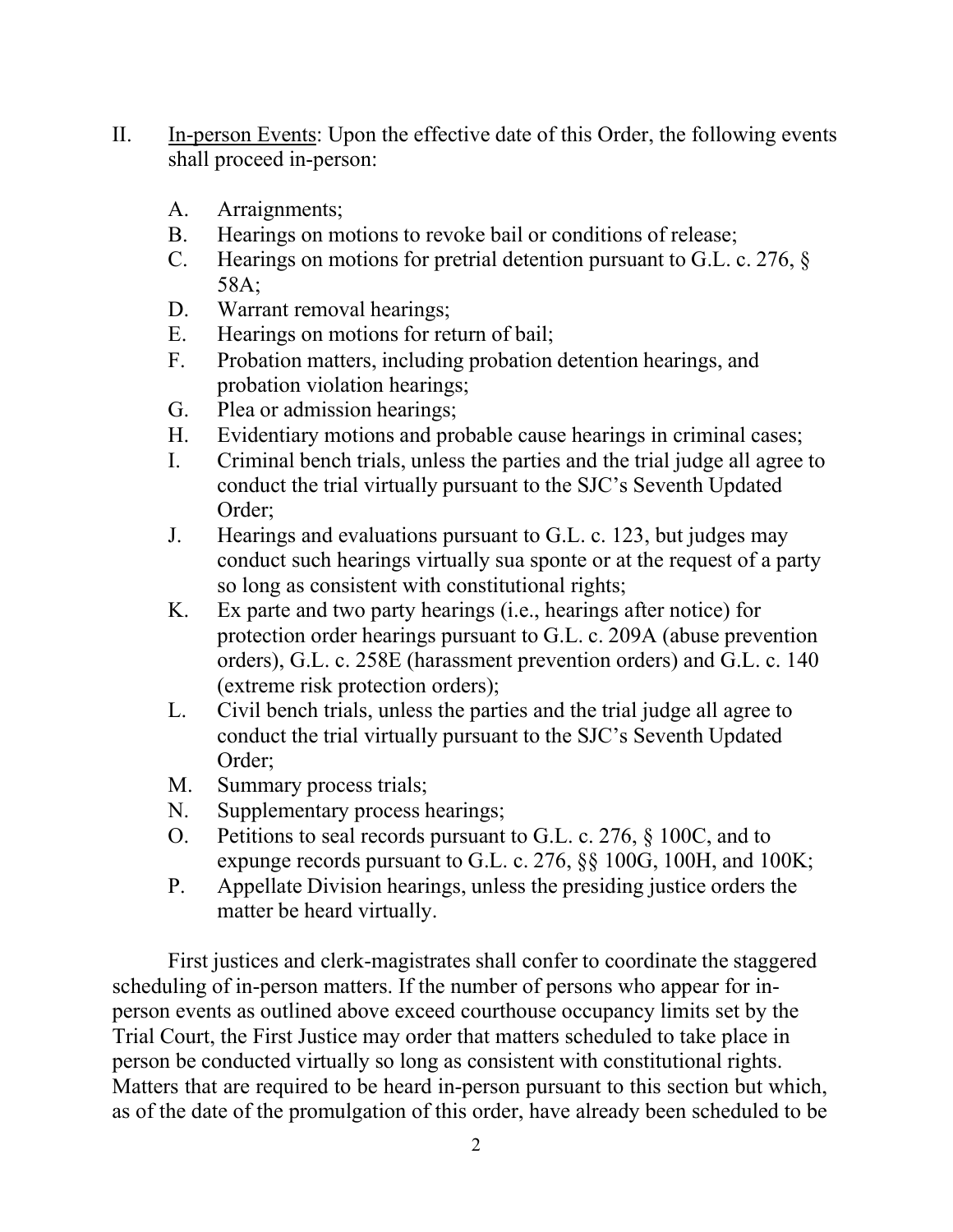conducted virtually may be conducted virtually.

- III. Virtual Events: Unless provided otherwise below, the following events shall be presumptively virtual unless a party requests, and the court orders, that the hearing be conducted in-person:
	- A. Criminal pre-trial hearings pursuant to Mass. R. Crim. P. 11, unless the judge presiding over the matter orders an in-person hearing, regardless of whether requested by a party;
	- B. Criminal compliance and election hearings;
	- C. Non-evidentiary motions in all cases, including speedy trial requests;
	- D. Trial assignment hearings;
	- E. Status hearings;
	- F. Summary process hearings apart from trials;
	- G. Criminal show cause hearings;
	- H. Small claims proceedings, unless the magistrate orders an in-person hearing, regardless of whether requested by a party;
	- I. Civil motor vehicle infraction hearings and appeals;
	- J. Civil case management conferences and pre-trial conferences;
	- K. Hearings in administrative appeal cases; and
	- L. Any other matter not specifically listed in this Order, so long as a virtual hearing is consistent with protection of constitutional rights.
- IV. Jury Trials: Jury trials shall proceed consistent with the orders of the Supreme Judicial Court and orders and directive(s) from the Boston Municipal Court's and District Court's respective Administrative Offices.
- V. Specialty Court Sessions: Hearings in specialty court sessions shall be conducted in-person, unless ordered otherwise by the judge presiding over the matter. All staffing meetings for all specialty court matters may continue to be conducted virtually.
- VI. Clerk-Magistrate's Offices: Clerk-Magistrate's offices shall continue to remain open to the public to conduct court business and accept all legally permissible filings in all matters, in accordance with the health and safety protocols established by the Supreme Judicial Court and the Executive Office of the Trial Court to protect public health. Clerk's offices shall continue to use and monitor the dedicated emails set up for each Division, which may be found at each Division's mass.gov webpage.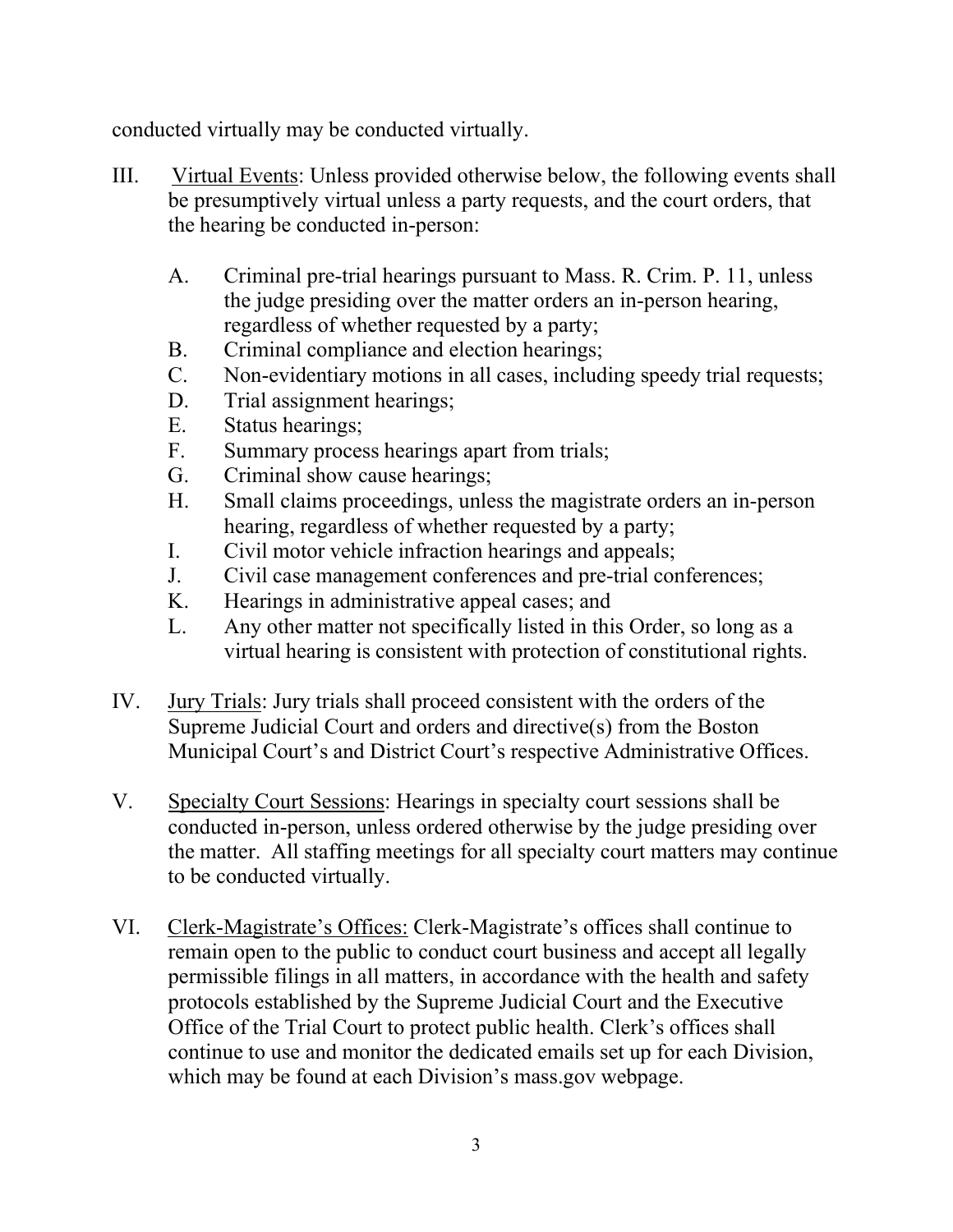- VII. Virtual Hearing or Appearance: Where an in-person hearing is scheduled, a party may request that the hearing be conducted virtually, and the judge or clerk-magistrate scheduled to preside at the hearing or first justice shall rule on the request. Alternatively, a judge or clerk-magistrate, upon request, may authorize a participant (an attorney, party, or witness) to appear virtually while other participants appear in person, so long as it is consistent with the protection of constitutional rights. A participant who requests to appear virtually for an otherwise in-person proceeding shall have no grounds to object to other participants appearing in person.
- VIII. Public Access: Members of the public shall be permitted to attend all inperson hearings subject to building and courtroom occupancy limitations. Unless prohibited by law or court order, members of the public may access virtual court hearings as they are happening. During a virtual court hearing, members of the public are not permitted to speak, interrupt, or otherwise disrupt the hearing and must mute whatever device they are using to access the hearing. No person shall take any photographs or other digital images or make any recording or transmission by electronic means of a virtual court hearing, whether being held virtually or in person, without prior authorization from the First Justice or Magistrate in accordance with Supreme Judicial Court Rule 1:19 governing electronic access to the courts.
- IX. Continuances: A Clerk-Magistrate, after consultation with a First Justice, may continue, or reschedule for a virtual hearing, any hearing(s) that has already been scheduled after the effective date of this Order for COVID-19 related reasons.
- X. Expiring Orders Extended Upon Courthouse Closure: In the event of a temporary courthouse closure, any order set to expire during the closure of the courthouse shall automatically be extended until the matter can be addressed by the court.
- XI. Filings: All pleadings permitted to be filed through the respective courthouse dedicated email addresses shall comply with the timing and service requirements set forth in all applicable rules or statutes. Any document that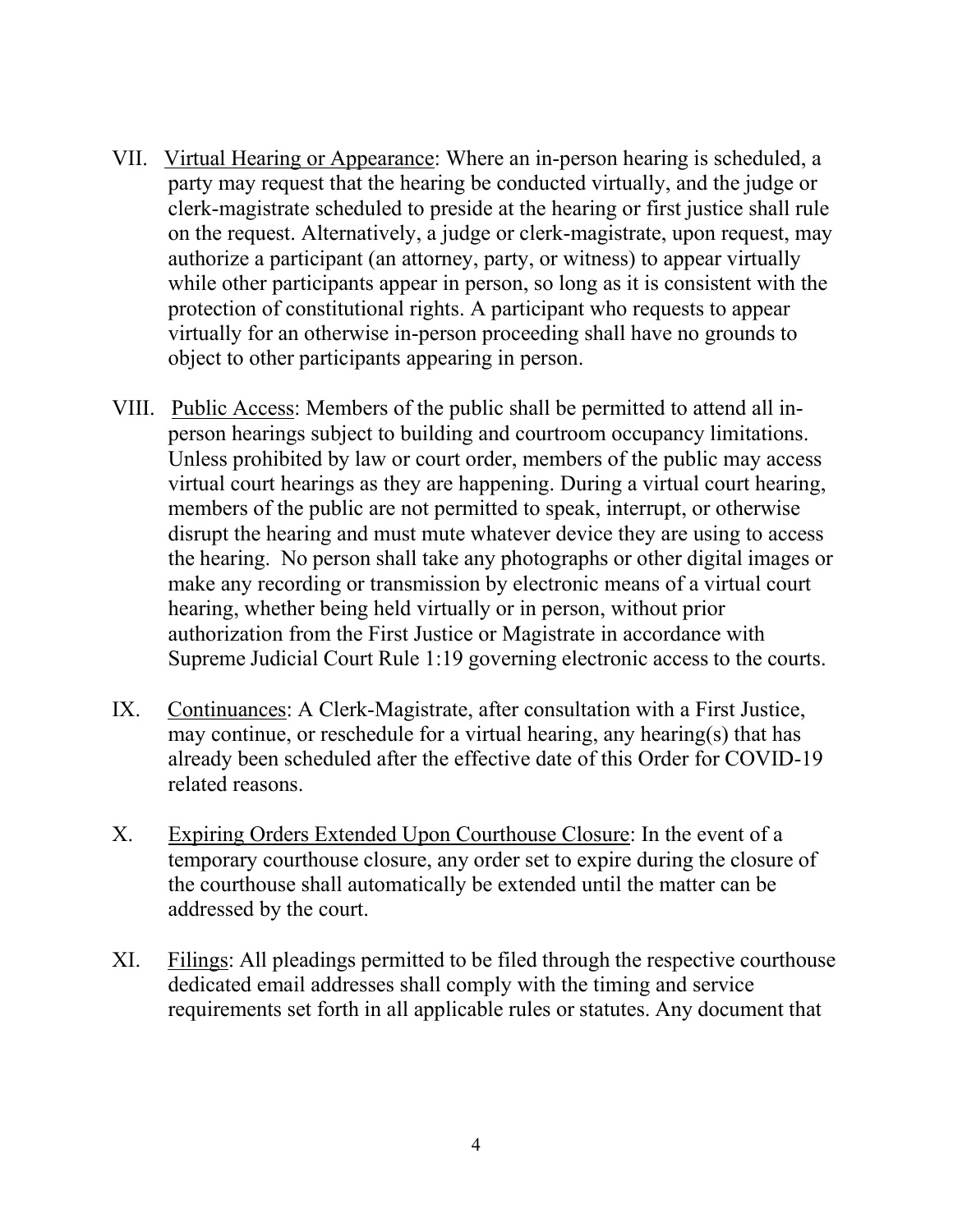may be filed through the Tyler eFile application should be filed through Tyler eFile and not be sent to the court dedicated email addresses.<sup>2</sup>

XII. Other Matters: This Order does not prevent any court's consideration of any matter that can be resolved virtually in the discretion of a first justice or judge presiding over a matter so long as it is consistent with the Orders of the Supreme Judicial Court, Trial Court, and respective Boston Municipal Court or District Court Orders, as well as any constitutional protections.

Any deviation from this Order must be sought from each Department's respective Chief Justice.

This Order is effective August 23, 2021 and shall remain in effect until further order of this Court.

This Standing Order shall be posted on the judiciary's "Court System Response to COVID-19" mass.gov webpage, which is located at [https://www.mass.gov/guides/court-system-response-to-covid-19.](https://www.mass.gov/guides/court-system-response-to-covid-19)

le thruft

Hon. Roberto Ronquillo, Jr. Hon. Paul C. Dawley Chief Justice Chief Justice Boston Municipal Court Department District Court Department

Fan/C/Jenley

Promulgated: August 19, 2021

 $2$  The types of cases that documents may be eFiled in can be found at [www.mass.gov/info-](http://www.mass.gov/info-)